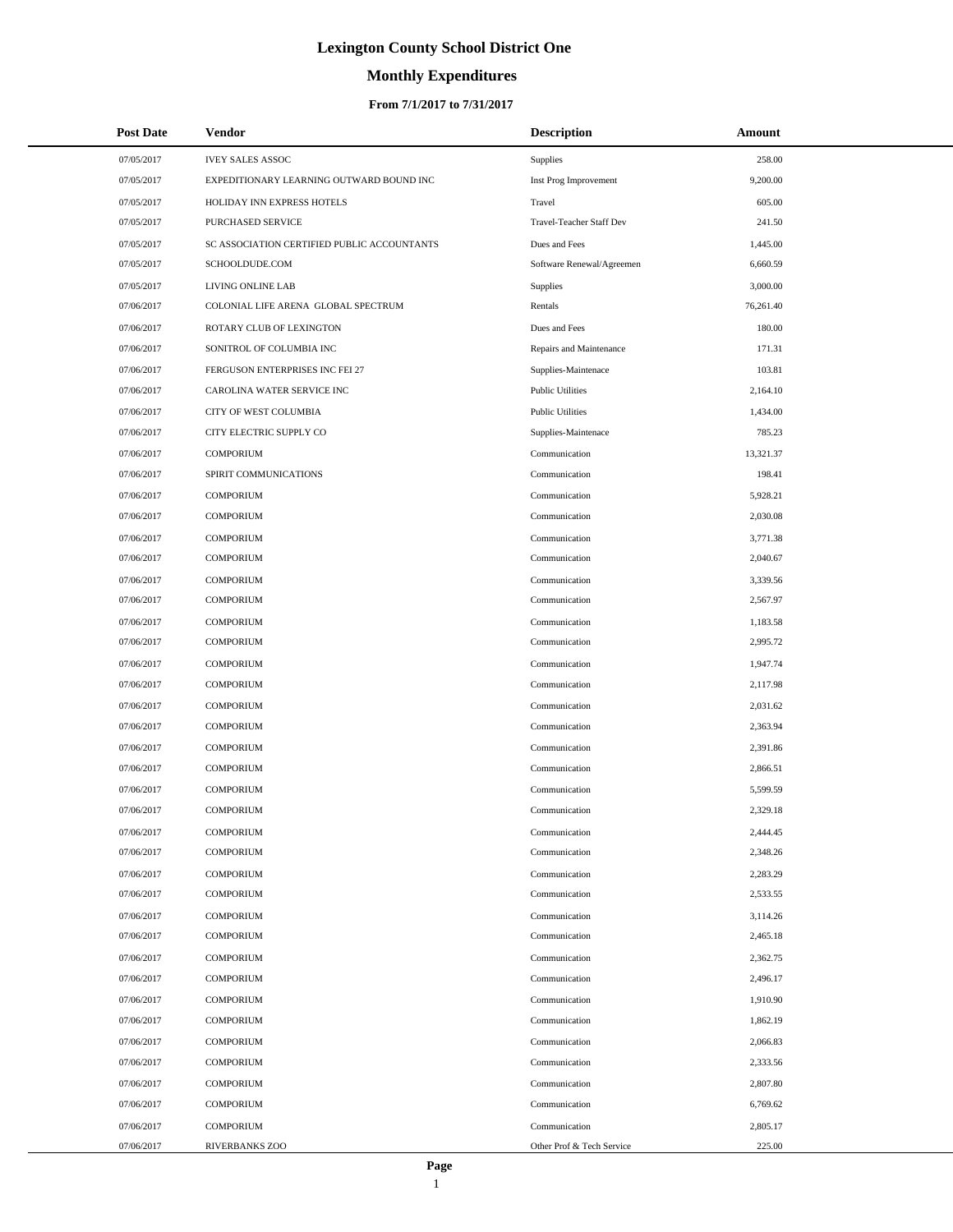# **Monthly Expenditures**

#### **From 7/1/2017 to 7/31/2017**

| <b>Post Date</b> | <b>Vendor</b>                                    | <b>Description</b>         | Amount     |
|------------------|--------------------------------------------------|----------------------------|------------|
| 07/06/2017       | AIKIDO ACADEMY OF SELF DEFENSE LLC               | Other Prof & Tech Service  | 350.00     |
| 07/06/2017       | LEACH, DEBRA                                     | Inst Prog Improvement      | 4,000.00   |
| 07/06/2017       | <b>COMPORIUM</b>                                 | Communication              | 387.30     |
| 07/06/2017       | PRO KITCHEN ONLINE LLC                           | Supplies                   | 582.59     |
| 07/06/2017       | SC HIGH SCHOOL LEAGUE                            | Pupil Activity             | 755.00     |
| 07/10/2017       | ROTARY CLUB OF LEXINGTON                         | Supplies                   | 180.00     |
| 07/10/2017       | UPSLOPE SOLUTIONS                                | Travel                     | 3,510.00   |
| 07/10/2017       | FOWLER HAULING AND GRADING LLC                   | Improv Other Than Bldg     | 48,607.97  |
| 07/10/2017       | <b>LENOVO US</b>                                 | Pupil Activity             | 321.00     |
| 07/10/2017       | FORMS AND SUPPLY INC (FSI)                       | Pupil Activity             | 313.35     |
| 07/10/2017       | POCKET NURSE                                     | Pupil Activity             | 307.38     |
| 07/10/2017       | PROVIDENCE HOSPITAL LLC                          | Pupil Activity             | 710.00     |
| 07/10/2017       | PROVIDENCE HOSPITAL LLC                          | Pupil Activity             | 250.00     |
| 07/10/2017       | HELLE, COREY                                     | Pupil Activity             | 1,540.00   |
| 07/11/2017       | FORMS AND SUPPLY INC (FSI)                       | Supplies                   | 367.87     |
| 07/11/2017       | US INK AND TONER INC                             | Supplies                   | 149.54     |
| 07/11/2017       | DISCOUNT SCHOOL SUPPLY                           | Supplies                   | 619.53     |
| 07/11/2017       | US INK AND TONER INC                             | Supplies                   | 1,047.68   |
| 07/11/2017       | US INK AND TONER INC                             | Supplies                   | 1,014.70   |
| 07/11/2017       | SC ASSOCIATION AGRICULTURAL EDUCATORS            | Travel                     | 175.00     |
| 07/11/2017       | MACGILL & CO                                     | Supplies                   | 112.50     |
| 07/11/2017       | ADVANCE EDUCATION INC                            | Dues and Fees              | 27,900.00  |
| 07/11/2017       | US INK AND TONER INC                             | Supplies                   | 149.54     |
| 07/11/2017       | US INK AND TONER INC                             | Supplies                   | 370.90     |
| 07/11/2017       | MANSFIELD OIL CO OF GAINESVILLE INC              | Supplies-Maintenace        | 4,759.75   |
| 07/11/2017       | SOUTHEASTERN PAPER                               | Supplies-Maintenace        | 1,121.70   |
| 07/11/2017       | SOUTHEASTERN PAPER                               | Supplies-Maintenace        | 1,489.44   |
| 07/11/2017       | SOUTHEASTERN PAPER                               | Supplies-Maintenace        | 1.335.36   |
| 07/11/2017       | PALMETTO PROPANE                                 | Energy                     | 534.80     |
| 07/11/2017       | <b>SOUTHEASTERN PAPER</b>                        | Supplies-Maintenace        | 667.68     |
| 07/11/2017       | DOUBLETREE RESORT HILTON MYRTLE BEACH OCEANFRONT | Travel                     | 4,756.72   |
| 07/11/2017       | FORMS AND SUPPLY INC (FSI)                       | Supplies                   | 652.49     |
| 07/11/2017       | MONOPRICE.COM                                    | Supplies                   | 210.75     |
| 07/11/2017       | AAR OF NORTH CAROLINA INC                        | <b>Building</b>            | 274,128.61 |
| 07/11/2017       | IN TUNE MONTHLY                                  | Pupil Activity             | 328.50     |
| 07/11/2017       | PIONEER DRAMA SERVICE                            | Pupil Activity             | 109.00     |
| 07/11/2017       | <b>USATESTPREP INC</b>                           | Pupil Activity             | 375.00     |
| 07/11/2017       | FORMS AND SUPPLY INC (FSI)                       | Pupil Activity             | 424.45     |
| 07/12/2017       | FORMS AND SUPPLY INC (FSI)                       | Supplies                   | 1,870.92   |
| 07/12/2017       | FORMS AND SUPPLY INC (FSI)                       | Supplies                   | 106.27     |
| 07/12/2017       | PURCHASED SERVICE                                | Travel                     | 310.50     |
| 07/12/2017       | DELL COMPUTERS                                   | <b>Technology Supplies</b> | 368.07     |
| 07/12/2017       | WARDS NATURAL SCIENCE EST LLC                    | Supplies                   | 230.22     |
| 07/12/2017       | INTERNATIONAL BACCALAUREATE ORGANIZATION         | Dues and Fees              | 11,470.01  |
| 07/12/2017       | INTERNATIONAL BACCALAUREATE ORGANIZATION         | Dues and Fees              | 10,050.00  |
| 07/12/2017       | CODE TO THE FUTURE                               | Inst Prog Improvement      | 276,000.00 |
| 07/12/2017       | ADVANCE EDUCATION INC                            | Travel                     | 2,579.57   |
| 07/12/2017       | CODE TO THE FUTURE                               | Supplies                   | 24,000.00  |

 $\overline{a}$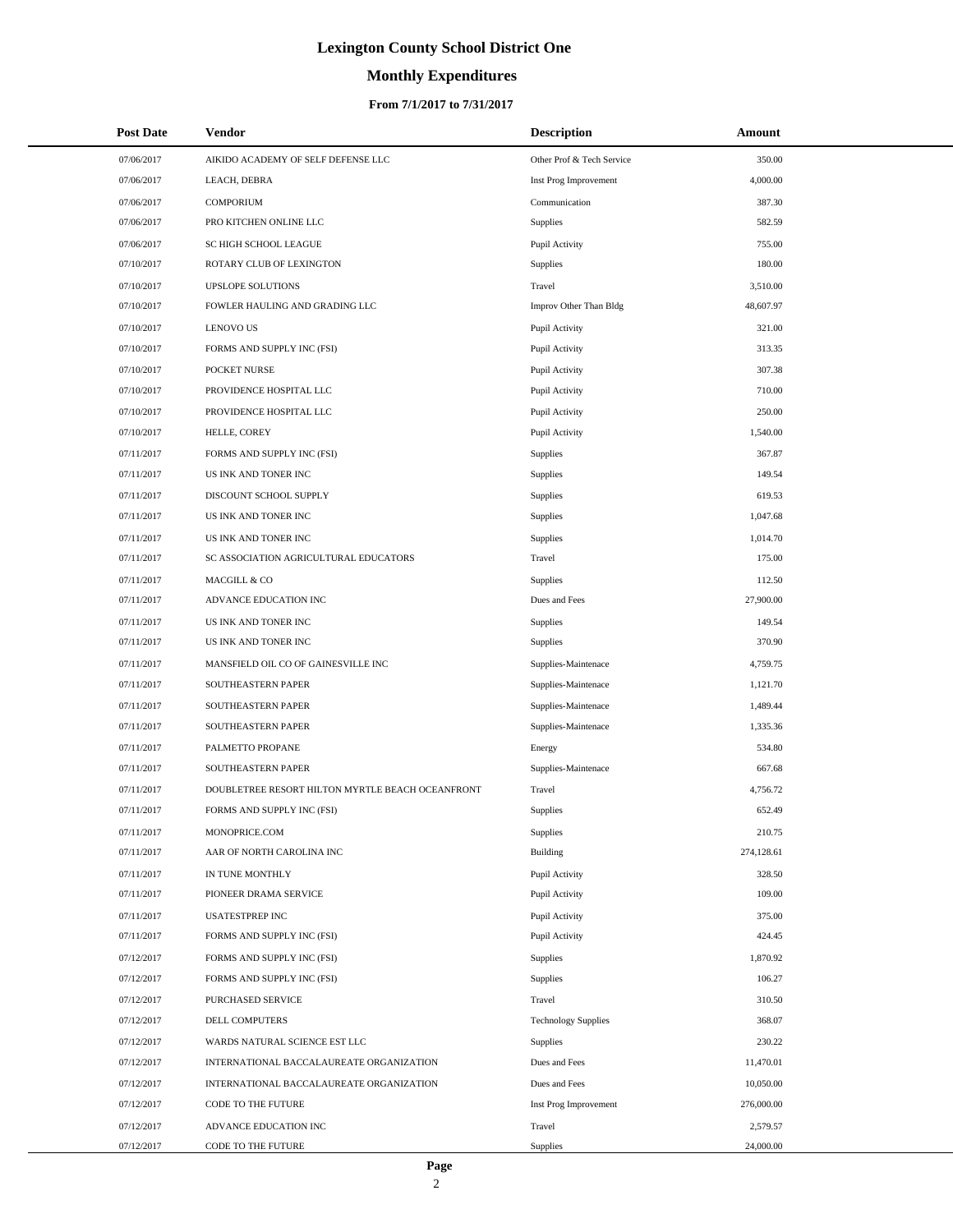# **Monthly Expenditures**

#### **From 7/1/2017 to 7/31/2017**

| <b>Post Date</b>         | Vendor                                                   | <b>Description</b>                         | Amount             |
|--------------------------|----------------------------------------------------------|--------------------------------------------|--------------------|
| 07/12/2017               | SC DEPARTMENT OF REVENUE (SALES TAX RETURN)              | Supplies                                   | 1,680.00           |
| 07/12/2017               | TRITEK FIRE AND SECURITY LLC                             | Repairs and Maintenance                    | 700.00             |
| 07/12/2017               | PALMETTO PROPANE                                         | Energy                                     | 498.62             |
| 07/12/2017               | TRITEK FIRE AND SECURITY LLC                             | Repairs and Maintenance                    | 700.00             |
| 07/12/2017               | TRITEK FIRE AND SECURITY LLC                             | Repairs and Maintenance                    | 350.00             |
| 07/12/2017               | DADE PAPER AND BAG CO                                    | Supplies-Maintenace                        | 513.60             |
| 07/12/2017               | TRITEK FIRE AND SECURITY LLC                             | Repairs and Maintenance                    | 700.00             |
| 07/12/2017               | <b>BARNES PROPANE</b>                                    | Energy                                     | 338.17             |
| 07/12/2017               | DADE PAPER AND BAG CO                                    | Supplies-Maintenace                        | 918.06             |
| 07/12/2017               | TRITEK FIRE AND SECURITY LLC                             | Repairs and Maintenance                    | 350.00             |
| 07/12/2017               | DADE PAPER AND BAG CO                                    | Supplies-Maintenace                        | 2,568.00           |
| 07/12/2017               | TYCO INTEGRATED SECURITY LLC DBA TYCO FIRE AND SEC       | Repairs and Maintenance                    | 555.70             |
| 07/12/2017               | DADE PAPER AND BAG CO                                    | Supplies-Maintenace                        | 550.84             |
| 07/12/2017               | DADE PAPER AND BAG CO                                    | Supplies-Maintenace                        | 898.80             |
| 07/12/2017               | DADE PAPER AND BAG CO                                    | Supplies-Maintenace                        | 587.43             |
| 07/12/2017               | TRITEK FIRE AND SECURITY LLC                             | Repairs and Maintenance                    | 350.00             |
| 07/12/2017               | DADE PAPER AND BAG CO                                    | Supplies-Maintenace                        | 459.03             |
| 07/12/2017               | DADE PAPER AND BAG CO                                    | Supplies-Maintenace                        | 734.45             |
| 07/12/2017               | DADE PAPER AND BAG CO                                    | Supplies-Maintenace                        | 734.45             |
| 07/12/2017               | TRITEK FIRE AND SECURITY LLC                             | Repairs and Maintenance                    | 350.00             |
| 07/12/2017               | TRITEK FIRE AND SECURITY LLC                             | Repairs and Maintenance                    | 350.00             |
| 07/12/2017               | TRITEK FIRE AND SECURITY LLC                             | Repairs and Maintenance                    | 350.00             |
| 07/12/2017               | DADE PAPER AND BAG CO                                    | Supplies-Maintenace                        | 770.40             |
| 07/12/2017               | TRITEK FIRE AND SECURITY LLC                             | Repairs and Maintenance                    | 700.00             |
| 07/12/2017               | DADE PAPER AND BAG CO                                    | Supplies-Maintenace                        | 1,836.12           |
| 07/12/2017               | PURCHASED SERVICE                                        | Travel                                     | 508.54             |
| 07/12/2017               | PURCHASED SERVICE                                        | Travel                                     | 466.81             |
| 07/12/2017               | PURCHASED SERVICE                                        | Travel                                     | 453.82             |
| 07/12/2017               | PURCHASED SERVICE                                        | Travel                                     | 438.84             |
| 07/12/2017               | LEXINGTON PRINTING LLC                                   | Printing and Binding                       | 1,219.80           |
| 07/12/2017               | CDWG ACCT 305089                                         | Supplies                                   | 1,926.00           |
| 07/12/2017               | CONVERSE COLLEGE                                         | Inst Prog Improvement                      | 140.00             |
| 07/12/2017               | THE BANK OF NEW YORK FINANCIAL CONTROL BILLING DEP       | Dues and Fees                              | 2,010.91           |
| 07/12/2017               | SYSCO FOOD SERV OF COLUMBIA                              | Food-summer Feeding                        | $-1,167.66$        |
| 07/12/2017               | SYSCO FOOD SERV OF COLUMBIA                              | Food-summer Feeding                        | $-17.77$           |
| 07/12/2017               | BORDEN DAIRY CO OF SC LLC                                | Food-summer Feeding                        | 366.24             |
| 07/12/2017               | SENN BROTHERS INC                                        | Food-summer Feeding                        | 294.00             |
| 07/12/2017               | SYSCO FOOD SERV OF COLUMBIA                              | Food-summer Feeding                        | 692.55             |
| 07/12/2017               | SYSCO FOOD SERV OF COLUMBIA                              | Food-summer Feeding                        | $-10.11$           |
| 07/12/2017               | SYSCO FOOD SERV OF COLUMBIA                              | Food-summer Feeding                        | $-44.79$           |
| 07/12/2017<br>07/12/2017 | SYSCO FOOD SERV OF COLUMBIA<br>BORDEN DAIRY CO OF SC LLC | Food-summer Feeding<br>Food-summer Feeding | $-21.02$           |
|                          |                                                          |                                            | 681.80             |
| 07/12/2017<br>07/12/2017 | SENN BROTHERS INC<br>SYSCO FOOD SERV OF COLUMBIA         | Food-summer Feeding<br>Food-summer Feeding | 845.40<br>3,387.65 |
| 07/12/2017               | SYSCO FOOD SERV OF COLUMBIA                              | Food-summer Feeding                        | $-511.13$          |
| 07/12/2017               | SYSCO FOOD SERV OF COLUMBIA                              | Food-summer Feeding                        | $-84.04$           |
| 07/12/2017               | SYSCO FOOD SERV OF COLUMBIA                              | Food-summer Feeding                        | $-170.28$          |
| 07/12/2017               | BORDEN DAIRY CO OF SC LLC                                | Food-summer Feeding                        | 355.39             |
|                          |                                                          |                                            |                    |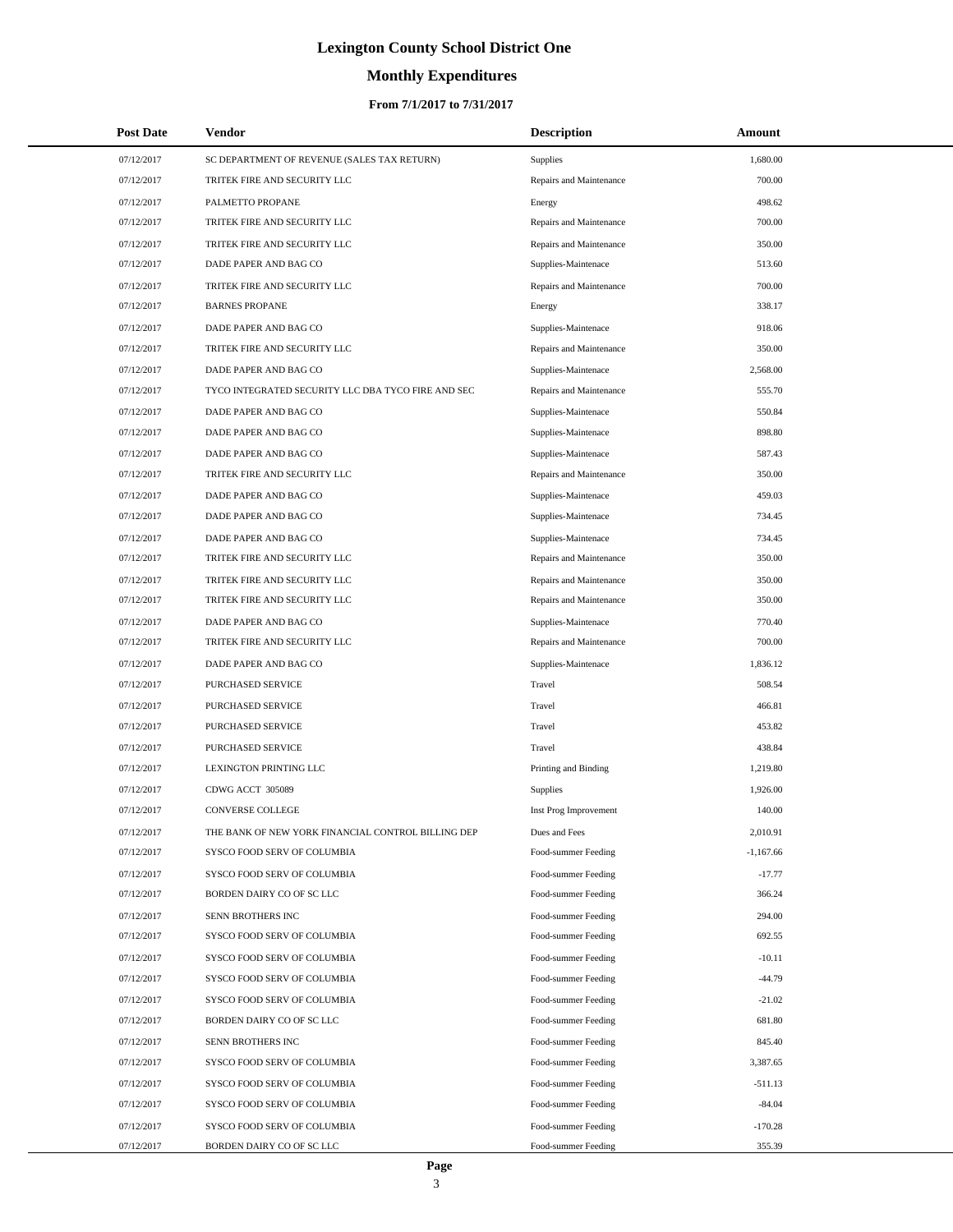# **Monthly Expenditures**

| <b>Post Date</b> | <b>Vendor</b>                               | <b>Description</b>        | Amount    |
|------------------|---------------------------------------------|---------------------------|-----------|
| 07/12/2017       | SENN BROTHERS INC                           | Food-summer Feeding       | 1,123.30  |
| 07/12/2017       | SYSCO FOOD SERV OF COLUMBIA                 | Food-summer Feeding       | 2,109.59  |
| 07/12/2017       | SYSCO FOOD SERV OF COLUMBIA                 | Food-summer Feeding       | $-90.75$  |
| 07/12/2017       | BORDEN DAIRY CO OF SC LLC                   | Food-summer Feeding       | 998.90    |
| 07/12/2017       | SENN BROTHERS INC                           | Food-summer Feeding       | 1,170.60  |
| 07/12/2017       | SYSCO FOOD SERV OF COLUMBIA                 | Food-summer Feeding       | 337.14    |
| 07/12/2017       | SYSCO FOOD SERV OF COLUMBIA                 | Food-summer Feeding       | $-664.87$ |
| 07/12/2017       | SYSCO FOOD SERV OF COLUMBIA                 | Food-summer Feeding       | $-20.22$  |
| 07/12/2017       | SYSCO FOOD SERV OF COLUMBIA                 | Food-summer Feeding       | $-898.20$ |
| 07/12/2017       | SYSCO FOOD SERV OF COLUMBIA                 | Food-summer Feeding       | $-206.90$ |
| 07/12/2017       | SYSCO FOOD SERV OF COLUMBIA                 | Food-summer Feeding       | $-14.07$  |
| 07/12/2017       | SYSCO FOOD SERV OF COLUMBIA                 | Food-summer Feeding       | $-61.45$  |
| 07/12/2017       | BORDEN DAIRY CO OF SC LLC                   | Food-summer Feeding       | 484.89    |
| 07/12/2017       | SENN BROTHERS INC                           | Food-summer Feeding       | 798.95    |
| 07/12/2017       | SYSCO FOOD SERV OF COLUMBIA                 | Food-summer Feeding       | 1,343.88  |
| 07/12/2017       | SYSCO FOOD SERV OF COLUMBIA                 | Food-summer Feeding       | $-25.57$  |
| 07/12/2017       | SYSCO FOOD SERV OF COLUMBIA                 | Food-summer Feeding       | $-336.88$ |
| 07/12/2017       | SYSCO FOOD SERV OF COLUMBIA                 | Food-summer Feeding       | $-435.23$ |
| 07/12/2017       | BORDEN DAIRY CO OF SC LLC                   | Food-summer Feeding       | 673.54    |
| 07/12/2017       | <b>SENN BROTHERS INC</b>                    | Food-summer Feeding       | 2,854.00  |
| 07/12/2017       | SYSCO FOOD SERV OF COLUMBIA                 | Food-summer Feeding       | 889.12    |
| 07/12/2017       | SYSCO FOOD SERV OF COLUMBIA                 | Food-summer Feeding       | $-12.10$  |
| 07/12/2017       | FORMS AND SUPPLY INC (FSI)                  | Pupil Activity            | 623.05    |
| 07/12/2017       | PELION HIGH SCHOOL                          | Pupil Activity            | 420.00    |
| 07/12/2017       | <b>TAND T SPORTS</b>                        | Pupil Activity            | 143.92    |
| 07/12/2017       | BOLEY, RANDALL                              | Pupil Activity            | 175.00    |
| 07/12/2017       | BOLEY, RANDALL                              | Pupil Activity            | 150.00    |
| 07/12/2017       | NICHOLS, CHUCK                              | Pupil Activity            | 125.00    |
| 07/12/2017       | WEEKS, MELISSA                              | Pupil Activity            | 125.00    |
| 07/12/2017       | DORMAN HIGH SCHOOL                          | Pupil Activity            | 350.00    |
| 07/12/2017       | PELION HIGH SCHOOL                          | Pupil Activity            | 280.00    |
| 07/13/2017       | PLANK ROAD PUBLISHING                       | Supplies                  | 109.95    |
| 07/13/2017       | FREESTYLE PHOTOGRAPHIC SUPPLIES             | Supplies                  | 511.97    |
| 07/13/2017       | PRESENTATION SYSTEMS SOUTH INC              | Supplies                  | 2,214.69  |
| 07/13/2017       | SOUTHEASTERN PAPER                          | Supplies-Maintenace       | 267.07    |
| 07/13/2017       | CASCADE WATER SERVICES                      | Repairs and Maintenance   | 107.00    |
| 07/13/2017       | <b>INTERNETWORK ENGINEERING</b>             | Software Renewal/Agreemen | 48,244.04 |
| 07/13/2017       | POWER SCHOOL GROUP LLC                      | Software Renewal/Agreemen | 2,042.75  |
| 07/13/2017       | <b>COUNTY OF LEXINGTON</b>                  | Building                  | 5,412.00  |
| 07/13/2017       | US INK AND TONER INC                        | Pupil Activity            | 715.22    |
| 07/13/2017       | D AND S MARKETIING SYSTEMS INC              | Pupil Activity            | 1,678.05  |
| 07/13/2017       | SC DEPARTMENT OF REVENUE (SALES TAX RETURN) | Pupil Activity            | 106.79    |
| 07/13/2017       | SC HIGH SCHOOL LEAGUE                       | Pupil Activity            | 703.00    |
| 07/13/2017       | T AND T SPORTS                              | Pupil Activity            | 250.38    |
| 07/13/2017       | FELLOWSHIP OF CHRISTIAN ATHLETES            | Pupil Activity            | 8,250.00  |
| 07/17/2017       | DELL COMPUTERS                              | Supplies                  | 114.39    |
| 07/17/2017       | COMPUTER DESIGN CONSULTING SERVICE LLC      | Printing and Binding      | 192.60    |
| 07/17/2017       | DELL COMPUTERS                              | Supplies                  | 988.25    |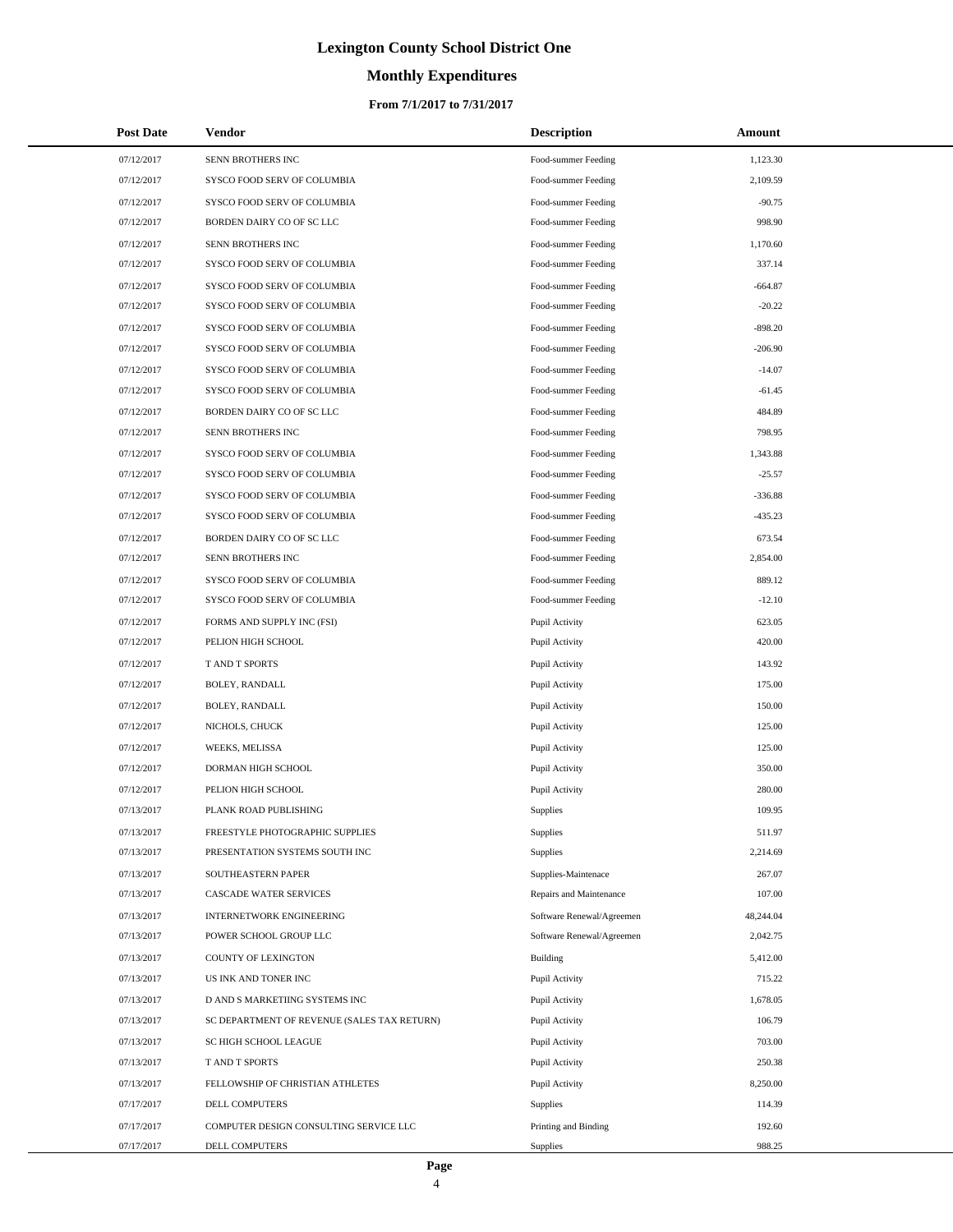# **Monthly Expenditures**

#### **From 7/1/2017 to 7/31/2017**

| <b>Post Date</b> | Vendor                                            | <b>Description</b>      | Amount    |
|------------------|---------------------------------------------------|-------------------------|-----------|
| 07/17/2017       | SCHOOL SPECIALTY INC                              | Supplies                | 426.40    |
| 07/17/2017       | US INK AND TONER INC                              | <b>Supplies</b>         | 174.96    |
| 07/17/2017       | BLICK ART MATERIALS LLC                           | Supplies                | 165.60    |
| 07/17/2017       | SCHOOL SPECIALTY INC                              | Supplies                | 950.33    |
| 07/17/2017       | COMPUTER DESIGN CONSULTING SERVICE LLC            | Printing and Binding    | 235.40    |
| 07/17/2017       | FORMS AND SUPPLY INC (FSI)                        | Supplies                | 3,273.51  |
| 07/17/2017       | <b>HEINEMANN</b>                                  | Supplies                | 239.00    |
| 07/17/2017       | FORMS AND SUPPLY INC (FSI)                        | Supplies                | 2,878.30  |
| 07/17/2017       | PLANK ROAD PUBLISHING                             | Supplies                | 134.95    |
| 07/17/2017       | SCHOOL SPECIALTY INC                              | <b>Supplies</b>         | 114.06    |
| 07/17/2017       | FORMS AND SUPPLY INC (FSI)                        | Supplies                | 588.71    |
| 07/17/2017       | PRESENTATION SYSTEMS SOUTH INC                    | Supplies                | 320.68    |
| 07/17/2017       | DELL COMPUTERS                                    | Supplies                | 1,004.15  |
| 07/17/2017       | FORMS AND SUPPLY INC (FSI)                        | <b>Supplies</b>         | 3,533.48  |
| 07/17/2017       | TRIUNE MARKETING CO                               | Supplies                | 1,138.48  |
| 07/17/2017       | BLICK ART MATERIALS LLC                           | Supplies                | 349.01    |
| 07/17/2017       | ACCURATE LABEL DESIGNS INC                        | Supplies                | 550.00    |
| 07/17/2017       | COMPUTER DESIGN CONSULTING SERVICE LLC            | Printing and Binding    | 120.38    |
| 07/17/2017       | BLICK ART MATERIALS LLC                           | Supplies                | 112.02    |
| 07/17/2017       | <b>SCHOOL HEALTH CORP</b>                         | Supplies                | 291.75    |
| 07/17/2017       | RAPTOR TECHNOLOGIES LLC                           | Supplies                | 200.00    |
| 07/17/2017       | FORMS AND SUPPLY INC (FSI)                        | <b>Supplies</b>         | 427.89    |
| 07/17/2017       | SCE&G                                             | <b>Public Utilities</b> | 869.44    |
| 07/17/2017       | SCE&G                                             | <b>Public Utilities</b> | 574.64    |
| 07/17/2017       | SMITH AND JONES JANITORIAL SUPPLIES AND EQUIP INC | Supplies-Maintenace     | 133.88    |
| 07/17/2017       | <b>SCE&amp;G</b>                                  | <b>Public Utilities</b> | 640.98    |
| 07/17/2017       | <b>SCE&amp;G</b>                                  | <b>Public Utilities</b> | 10,837.33 |
| 07/17/2017       | SMITH AND JONES JANITORIAL SUPPLIES AND EQUIP INC | Supplies-Maintenace     | 589.90    |
| 07/17/2017       | <b>SCE&amp;G</b>                                  | <b>Public Utilities</b> | 9,554.63  |
| 07/17/2017       | SCE&G                                             | <b>Public Utilities</b> | 25,130.09 |
| 07/17/2017       | SCE&G                                             | <b>Public Utilities</b> | 15,608.12 |
| 07/17/2017       | CONCRETE SUPPLY COLLC                             | Supplies-Maintenace     | 543.56    |
| 07/17/2017       | <b>SCE&amp;G</b>                                  | <b>Public Utilities</b> | 10,288.79 |
| 07/17/2017       | SCE&G                                             | <b>Public Utilities</b> | 11,303.20 |
| 07/17/2017       | SMITH AND JONES JANITORIAL SUPPLIES AND EQUIP INC | Supplies-Maintenace     | 1,234.72  |
| 07/17/2017       | SOUTHEASTERN PAPER                                | Supplies-Maintenace     | 806.35    |
| 07/17/2017       | FORMS AND SUPPLY INC (FSI)                        | Supplies-Maintenace     | 140.21    |
| 07/17/2017       | <b>WW GRAINGER</b>                                | Supplies-Maintenace     | 319.51    |
| 07/17/2017       | <b>SCE&amp;G</b>                                  | <b>Public Utilities</b> | 47,318.95 |
| 07/17/2017       | SCE&G                                             | <b>Public Utilities</b> | 12,960.33 |
| 07/17/2017       | SOUTHEASTERN PAPER                                | Supplies-Maintenace     | 400.61    |
| 07/17/2017       | SCE&G                                             | <b>Public Utilities</b> | 12,678.70 |
| 07/17/2017       | <b>WW GRAINGER</b>                                | Supplies-Maintenace     | 601.07    |
| 07/17/2017       | SCE&G                                             | <b>Public Utilities</b> | 19,028.11 |
| 07/17/2017       | SOUTHEASTERN PAPER                                | Supplies-Maintenace     | 1,438.08  |
| 07/17/2017       | <b>SCE&amp;G</b>                                  | <b>Public Utilities</b> | 7,359.20  |
| 07/17/2017       | SCE&G                                             | <b>Public Utilities</b> | 3,482.23  |
| 07/17/2017       | SOUTHEASTERN PAPER                                | Supplies-Maintenace     | 333.84    |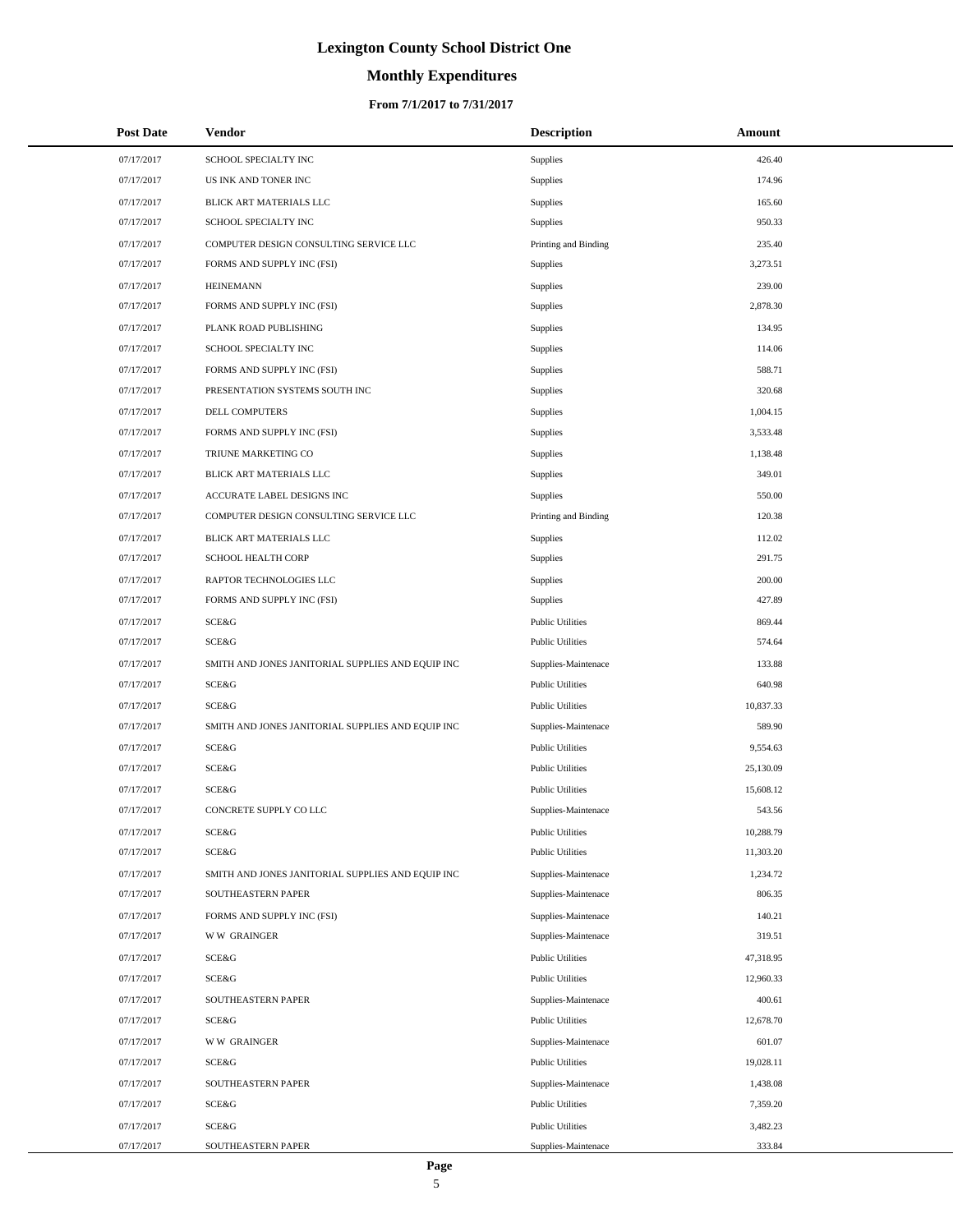# **Monthly Expenditures**

#### **From 7/1/2017 to 7/31/2017**

| <b>Post Date</b> | Vendor                                      | <b>Description</b>         | Amount    |
|------------------|---------------------------------------------|----------------------------|-----------|
| 07/17/2017       | SCE&G                                       | <b>Public Utilities</b>    | 19,676.50 |
| 07/17/2017       | SOUTHEASTERN PAPER                          | Supplies-Maintenace        | 801.22    |
| 07/17/2017       | SCE&G                                       | <b>Public Utilities</b>    | 12,482.51 |
| 07/17/2017       | SCE&G                                       | <b>Public Utilities</b>    | 10,275.15 |
| 07/17/2017       | SCE&G                                       | <b>Public Utilities</b>    | 13,591.51 |
| 07/17/2017       | SCE&G                                       | <b>Public Utilities</b>    | 25,237.21 |
| 07/17/2017       | DADE PAPER AND BAG CO                       | Supplies-Maintenace        | 367.22    |
| 07/17/2017       | SCE&G                                       | <b>Public Utilities</b>    | 70,428.90 |
| 07/17/2017       | SCE&G                                       | <b>Public Utilities</b>    | 13,519.24 |
| 07/17/2017       | SC DEPARTMENT OF REVENUE (SALES TAX RETURN) | Software Renewal/Agreemen  | 172.05    |
| 07/17/2017       | SHI (SOFTWARE HOUSE INTN'L)                 | Software Renewal/Agreemen  | 2,457.90  |
| 07/17/2017       | LANGUAGES UNLIMITED LLC                     | Other Prof & Tech Service  | 947.31    |
| 07/17/2017       | <b>APPLE INC</b>                            | <b>Technology Supplies</b> | 24,396.00 |
| 07/17/2017       | <b>COMPORIUM</b>                            | Communication              | 121.66    |
| 07/17/2017       | COMPUTER DESIGN CONSULTING SERVICE LLC      | Printing and Binding       | 653.24    |
| 07/17/2017       | CENGAGE LEARNING                            | Pupil Activity             | 731.25    |
| 07/17/2017       | <b>REALLY GOOD STUFF</b>                    | Pupil Activity             | 191.88    |
| 07/17/2017       | <b>BRAINPOP.COM LLC</b>                     | Pupil Activity             | 1,795.00  |
| 07/17/2017       | SC DEPARTMENT OF REVENUE (SALES TAX RETURN) | Pupil Activity             | 125.65    |
| 07/17/2017       | FORMS AND SUPPLY INC (FSI)                  | Pupil Activity             | 2,784.90  |
| 07/17/2017       | COMPUTER DESIGN CONSULTING SERVICE LLC      | Pupil Activity             | 1,310.75  |
| 07/17/2017       | FREY SCIENTIFIC                             | Pupil Activity             | 481.48    |
| 07/17/2017       | GOPHER SPORT PLAY WITH A PURPOSE            | Pupil Activity             | 1,322.74  |
| 07/18/2017       | FORMS AND SUPPLY INC (FSI)                  | Supplies                   | 366.99    |
| 07/18/2017       | ROCHESTER 100 INC                           | Supplies                   | 175.00    |
| 07/18/2017       | ROCHESTER 100 INC                           | Supplies                   | 294.00    |
| 07/18/2017       | SCHOOL SPECIALTY INC                        | Supplies                   | 254.17    |
| 07/18/2017       | FORMS AND SUPPLY INC (FSI)                  | Supplies                   | 143.01    |
| 07/18/2017       | SCHOOL SPECIALTY INC                        | Supplies                   | 967.97    |
| 07/18/2017       | ROCHESTER 100 INC                           | Supplies                   | 550.00    |
| 07/18/2017       | ROCHESTER 100 INC                           | Supplies                   | 294.00    |
| 07/18/2017       | SCHOOL SPECIALTY INC                        | Supplies                   | 108.86    |
| 07/18/2017       | FORMS AND SUPPLY INC (FSI)                  | Supplies                   | 108.05    |
| 07/18/2017       | <b>BRAINPOP.COM LLC</b>                     | Software Renewal/Agreemen  | 1,795.00  |
| 07/18/2017       | SC DEPARTMENT OF REVENUE (SALES TAX RETURN) | Software Renewal/Agreemen  | 125.65    |
| 07/18/2017       | ROCHESTER 100 INC                           | Supplies                   | 375.00    |
| 07/18/2017       | PRESENTATION SYSTEMS SOUTH INC              | Supplies                   | 1,223.50  |
| 07/18/2017       | ROCHESTER 100 INC                           | Supplies                   | 625.00    |
| 07/18/2017       | FORMS AND SUPPLY INC (FSI)                  | Supplies                   | 151.13    |
| 07/18/2017       | SCHOOL SPECIALTY INC                        | <b>Supplies</b>            | 241.36    |
| 07/18/2017       | ROCHESTER 100 INC                           | Supplies                   | 588.00    |
| 07/18/2017       | SUPER DUPER INC                             | Supplies                   | 144.41    |
| 07/18/2017       | FORMS AND SUPPLY INC (FSI)                  | Supplies                   | 740.01    |
| 07/18/2017       | PRESENTATION SYSTEMS SOUTH INC              | Supplies                   | 641.63    |
| 07/18/2017       | BLICK ART MATERIALS LLC                     | Supplies                   | 137.20    |
| 07/18/2017       | SCHOOL HEALTH CORP                          | Supplies                   | 270.08    |
| 07/18/2017       | BOUND TO STAY BOUND BOOKS INC               | <b>Library Books</b>       | 666.23    |
| 07/18/2017       | RAPTOR TECHNOLOGIES LLC                     | Supplies                   | 200.00    |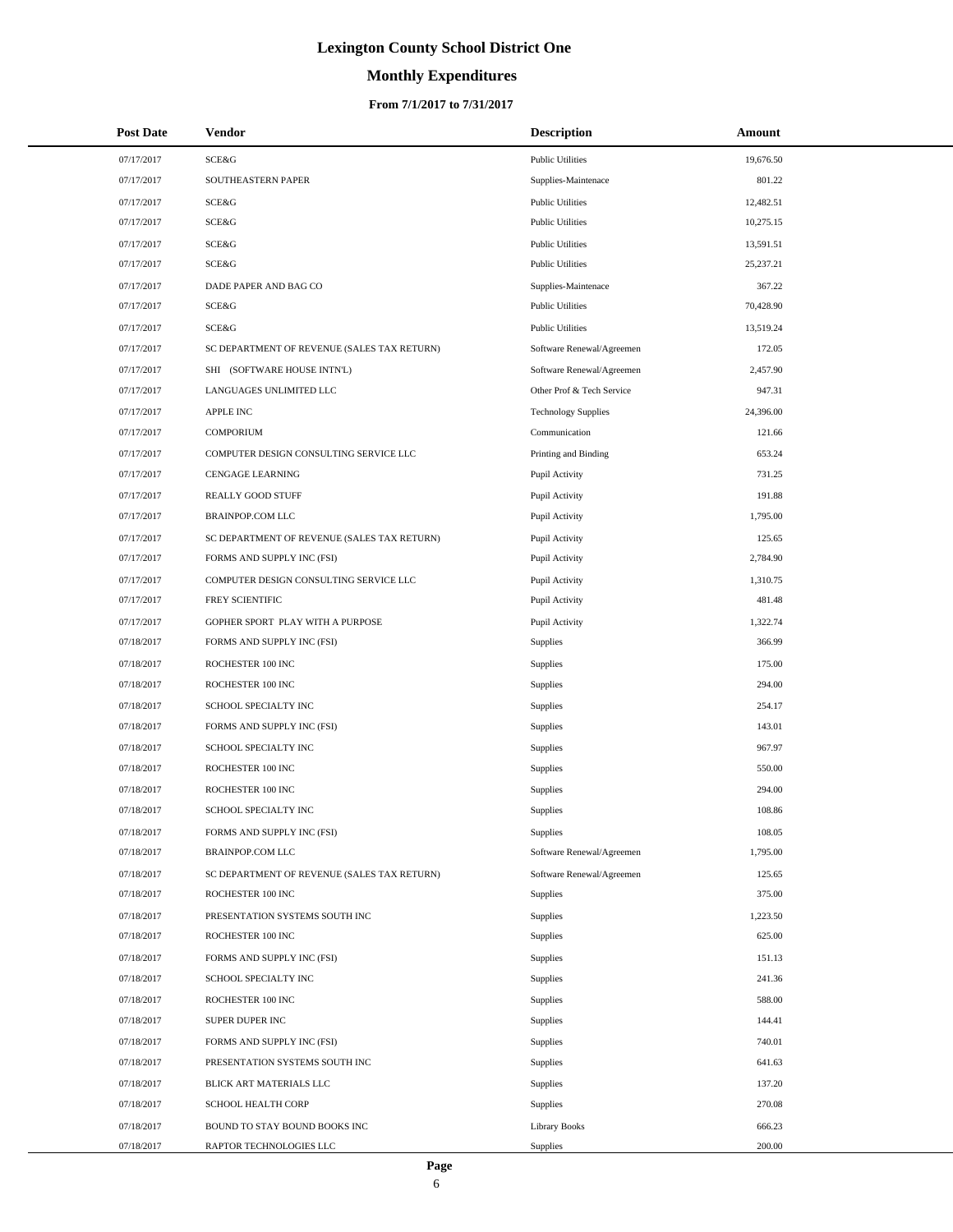# **Monthly Expenditures**

#### **From 7/1/2017 to 7/31/2017**

| <b>Post Date</b> | Vendor                                             | <b>Description</b>         | Amount     |
|------------------|----------------------------------------------------|----------------------------|------------|
| 07/18/2017       | SURPLUS MATERIAL NETWORK INC                       | Supplies-Maintenace        | 1,819.00   |
| 07/18/2017       | <b>SUPPLY WORKS</b>                                | Supplies-Maintenace        | 485.67     |
| 07/18/2017       | CONCRETE SUPPLY CO LLC                             | Supplies-Maintenace        | 543.56     |
| 07/18/2017       | SOUTHEASTERN PAPER                                 | Supplies-Maintenace        | 640.97     |
| 07/18/2017       | CDWG ACCT 305089                                   | <b>Technology Supplies</b> | 2,006.25   |
| 07/18/2017       | SHAMPY, MADELAINE DAISY                            | Other Prof & Tech Service  | 500.00     |
| 07/18/2017       | BLICK ART MATERIALS LLC                            | Pupil Activity             | 320.25     |
| 07/18/2017       | <b>B &amp; H PHOTO</b>                             | Pupil Activity             | 219.99     |
| 07/18/2017       | SCHOOL SPECIALTY INC                               | Pupil Activity             | 164.91     |
| 07/18/2017       | FORMS AND SUPPLY INC (FSI)                         | Pupil Activity             | 279.38     |
| 07/18/2017       | CAROLINA BIOLOGICAL SUPPLY CO                      | Pupil Activity             | 1,234.72   |
| 07/18/2017       | SCHOOL SPECIALTY INC                               | Pupil Activity             | 359.46     |
| 07/18/2017       | <b>GAMEDAY TURF LLC</b>                            | Pupil Activity             | 2,355.00   |
| 07/19/2017       | SCHOOL SPECIALTY INC                               | Supplies                   | 277.35     |
| 07/19/2017       | SC DEPARTMENT OF JUVENILE JUSTICE (FISCAL AFFAIRS) | Tuition-LEA                | 241.01     |
| 07/19/2017       | <b>SUZUKI MUSIC USA</b>                            | Supplies                   | 900.00     |
| 07/19/2017       | US INK AND TONER INC                               | <b>Supplies</b>            | 702.96     |
| 07/19/2017       | SIGN A RAMA                                        | Supplies                   | 606.22     |
| 07/19/2017       | SC DEPARTMENT OF JUVENILE JUSTICE (FISCAL AFFAIRS) | Tuition-LEA                | 254.65     |
| 07/19/2017       | <b>SC ECONOMICS</b>                                | Travel                     | 325.00     |
| 07/19/2017       | SC ASSOCIATION SCHOOL ADMINISTRATORS               | Dues and Fees              | 1,345.00   |
| 07/19/2017       | LEXINGTON CHAMBER OF COMMERCE                      | Dues and Fees              | 425.00     |
| 07/19/2017       | FORMS AND SUPPLY INC (FSI)                         | <b>Supplies</b>            | 345.40     |
| 07/19/2017       | FERGUSON ENTERPRISES INC FEI 27                    | Supplies-Maintenace        | 171.19     |
| 07/19/2017       | <b>SUPPLY WORKS</b>                                | Supplies-Maintenace        | 404.73     |
| 07/19/2017       | <b>SUPPLY WORKS</b>                                | Supplies-Maintenace        | 531.79     |
| 07/19/2017       | <b>SUPPLY WORKS</b>                                | Supplies-Maintenace        | 404.73     |
| 07/19/2017       | <b>READABLE INK</b>                                | Other Prof & Tech Service  | 1,200.00   |
| 07/19/2017       | SPLASH OMNIMEDIA LLC                               | Other Prof & Tech Service  | 1,800.00   |
| 07/19/2017       | SHAMPY, MADELAINE DAISY                            | Other Prof & Tech Service  | 360.00     |
| 07/19/2017       | SHAMPY, MADELAINE DAISY                            | Other Prof & Tech Service  | 600.00     |
| 07/19/2017       | SCHOOL SPECIALTY INC                               | Supplies                   | 101.16     |
| 07/19/2017       | MAR CONSTRUCTION COMPANY INC                       | Equipment - Nonexpendable  | 24,144.30  |
| 07/19/2017       | MAR CONSTRUCTION COMPANY INC                       | Equipment - Nonexpendable  | 4,651.30   |
| 07/19/2017       | MAR CONSTRUCTION COMPANY INC                       | Equipment - Nonexpendable  | 24,144.30  |
| 07/19/2017       | FBI CONSTRUCTION INC                               | Equipment - Nonexpendable  | 16,471.34  |
| 07/19/2017       | FBI CONSTRUCTION INC                               | Equipment - Nonexpendable  | 17,653.46  |
| 07/20/2017       | HOMELEMENT LLC                                     | Supplies                   | 1,080.15   |
| 07/20/2017       | LEXINGTON PRINTING LLC                             | <b>Supplies</b>            | 844.23     |
| 07/20/2017       | CERTIFIED TRANSLATION SERVICES                     | Other Prof & Tech Service  | 314.08     |
| 07/20/2017       | MIDCAROLINA ELEC COOP INC                          | <b>Public Utilities</b>    | 115.00     |
| 07/20/2017       | DAVIS FRAWLEY ATTORNEYS AT LAW                     | Legal Services             | 1,620.50   |
| 07/20/2017       | MIDCAROLINA ELEC COOP INC                          | <b>Public Utilities</b>    | 28,090.00  |
| 07/20/2017       | LEXINGTON PRINTING LLC                             | Printing and Binding       | 929.83     |
| 07/20/2017       | DATA MANAGEMENT INC                                | Software Renewal/Agreemen  | 144,450.00 |
| 07/20/2017       | <b>LENOVO US</b>                                   | <b>Technology Supplies</b> | 374.50     |
| 07/20/2017       | HARMONY EDUCATION CENTER NSRF                      | Inst Prog Improvement      | 8,316.00   |
| 07/20/2017       | COUNTY OF LEXINGTON                                | Improv Other Than Bldg     | 2,299.00   |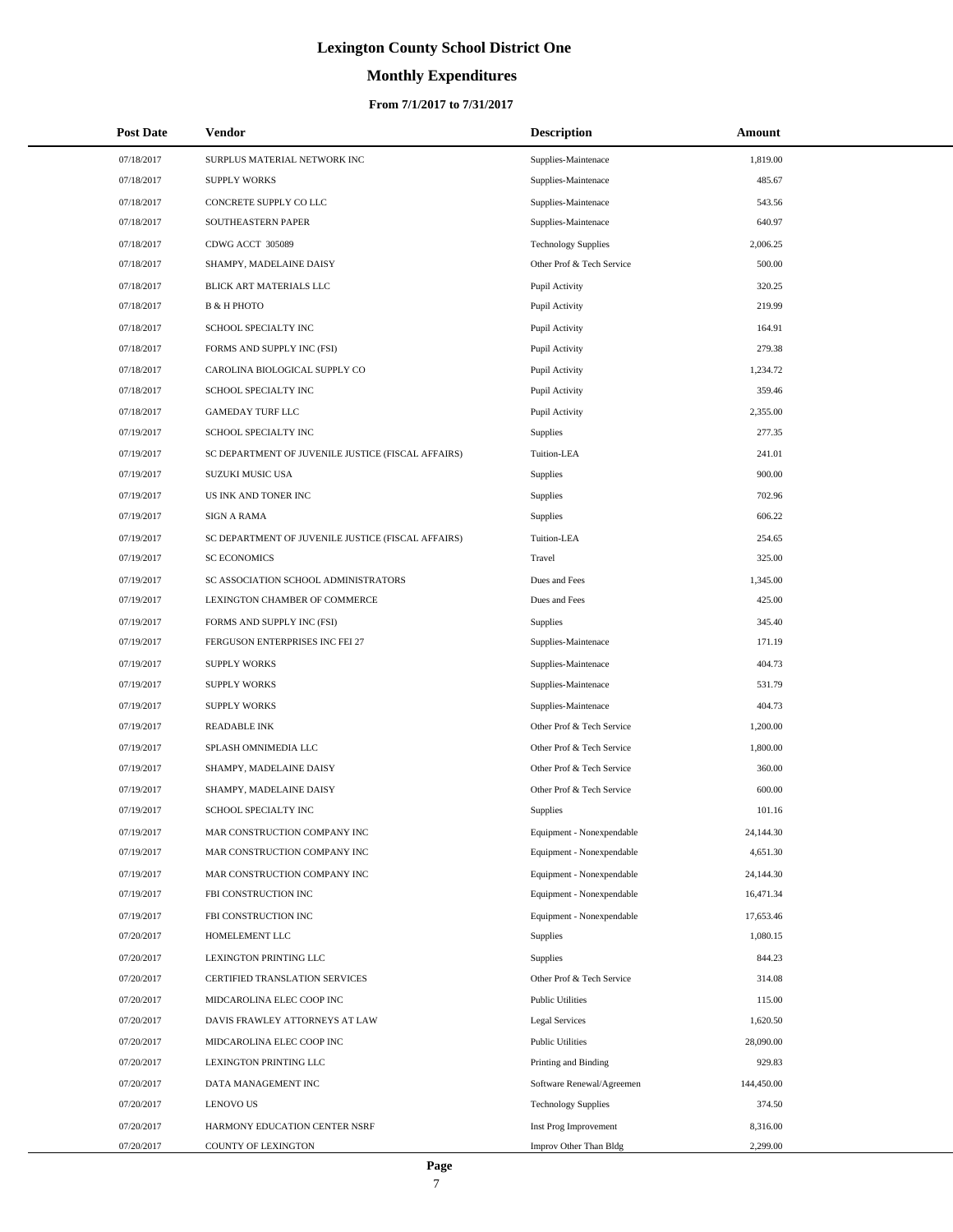# **Monthly Expenditures**

| <b>Post Date</b> | <b>Vendor</b>                                     | <b>Description</b>         | Amount     |
|------------------|---------------------------------------------------|----------------------------|------------|
| 07/20/2017       | <b>EDCON INC</b>                                  | Building                   | 858,648.48 |
| 07/20/2017       | PRESENTATION SYSTEMS SOUTH INC                    | Pupil Activity             | 1,631.65   |
| 07/20/2017       | SOUTHWEST STRINGS                                 | Pupil Activity             | 1,973.74   |
| 07/24/2017       | FORMS AND SUPPLY INC (FSI)                        | Supplies                   | 273.35     |
| 07/24/2017       | SCHOOL SPECIALTY INC                              | Supplies                   | 161.27     |
| 07/24/2017       | DELL COMPUTERS                                    | <b>Supplies</b>            | 394.02     |
| 07/24/2017       | PLAYPOSIT INC                                     | Software Renewal/Agreemen  | 1,995.00   |
| 07/24/2017       | SC DEPARTMENT OF REVENUE (SALES TAX RETURN)       | Software Renewal/Agreemen  | 139.65     |
| 07/24/2017       | FORMS AND SUPPLY INC (FSI)                        | <b>Supplies</b>            | 763.71     |
| 07/24/2017       | BLICK ART MATERIALS LLC                           | Supplies                   | 301.70     |
| 07/24/2017       | FORMS AND SUPPLY INC (FSI)                        | Supplies                   | 4,216.66   |
| 07/24/2017       | FORMS AND SUPPLY INC (FSI)                        | Supplies                   | 159.67     |
| 07/24/2017       | SCHOOL SPECIALTY INC                              | Supplies                   | 178.29     |
| 07/24/2017       | FAIR PLAY CAMP SCHOOL INC                         | Tuition                    | 1,122.75   |
| 07/24/2017       | PURCHASED SERVICE                                 | Travel                     | 310.50     |
| 07/24/2017       | FORMS AND SUPPLY INC (FSI)                        | Supplies-Maintenace        | 287.83     |
| 07/24/2017       | <b>WW GRAINGER</b>                                | Supplies-Maintenace        | 369.99     |
| 07/24/2017       | DADE PAPER AND BAG CO                             | Supplies-Maintenace        | 256.80     |
| 07/24/2017       | <b>WW GRAINGER</b>                                | Supplies-Maintenace        | 1,797.60   |
| 07/24/2017       | <b>LOWE'S</b>                                     | Supplies-Maintenace        | 1,727.03   |
| 07/24/2017       | <b>WW GRAINGER</b>                                | Supplies-Maintenace        | 2,696.40   |
| 07/24/2017       | <b>GE APPLIANCES</b>                              | Supplies-Maintenace        | 621.00     |
| 07/24/2017       | SMITH AND JONES JANITORIAL SUPPLIES AND EQUIP INC | Supplies-Maintenace        | 615.90     |
| 07/24/2017       | SURPLUS MATERIAL NETWORK INC                      | Supplies-Maintenace        | 1,337.50   |
| 07/24/2017       | <b>WW GRAINGER</b>                                | Supplies-Maintenace        | 267.44     |
| 07/24/2017       | <b>WW GRAINGER</b>                                | Supplies-Maintenace        | 1,198.80   |
| 07/24/2017       | DADE PAPER AND BAG CO                             | Supplies-Maintenace        | 770.40     |
| 07/24/2017       | OUTDOOR EQUIPMENT DISTRIBUTORS INC                | Supplies-Maintenace        | 495.98     |
| 07/24/2017       | <b>GRAYBAR ELECTRIC CO INC</b>                    | Supplies-Maintenace        | 406.26     |
| 07/24/2017       | <b>WW GRAINGER</b>                                | Supplies-Maintenace        | 259.57     |
| 07/24/2017       | SERVICE PRINTING CO INC                           | Printing and Binding       | 2,101.48   |
| 07/24/2017       | OEM OPTIC                                         | <b>Technology Supplies</b> | 265.36     |
| 07/24/2017       | SCHOOL SPECIALTY INC                              | Pupil Activity             | 351.99     |
| 07/24/2017       | ALERT SERVICES INC                                | Pupil Activity             | 3,569.18   |
| 07/24/2017       | <b>POSTNET</b>                                    | Pupil Activity             | 292.95     |
| 07/24/2017       | SWEET MAGNOLIAS CATERING                          | Pupil Activity             | 250.00     |
| 07/24/2017       | SWEET MAGNOLIAS CATERING                          | Pupil Activity             | 599.20     |
| 07/25/2017       | SCHOOL SPECIALTY INC                              | Supplies                   | 144.86     |
| 07/25/2017       | FORMS AND SUPPLY INC (FSI)                        | Supplies                   | 1,921.72   |
| 07/25/2017       | ULTIMATE OFFICE INC                               | Supplies                   | 209.85     |
| 07/25/2017       | MCNAIR LAW FIRM PA                                | <b>Legal Services</b>      | 7,294.84   |
| 07/25/2017       | GRAYBAR ELECTRIC CO INC                           | Supplies-Maintenace        | 187.78     |
| 07/25/2017       | GRAYBAR ELECTRIC CO INC                           | Supplies-Maintenace        | 192.60     |
| 07/25/2017       | REBEL YELL INC                                    | Supplies-Maintenace        | 224.70     |
| 07/25/2017       | <b>WW GRAINGER</b>                                | Supplies-Maintenace        | 840.90     |
| 07/25/2017       | SMITH AND JONES JANITORIAL SUPPLIES AND EQUIP INC | Supplies-Maintenace        | 283.34     |
| 07/25/2017       | SOUTHEASTERN PAPER                                | Supplies-Maintenace        | 747.80     |
| 07/25/2017       | GRAYBAR ELECTRIC CO INC                           | Supplies-Maintenace        | 322.61     |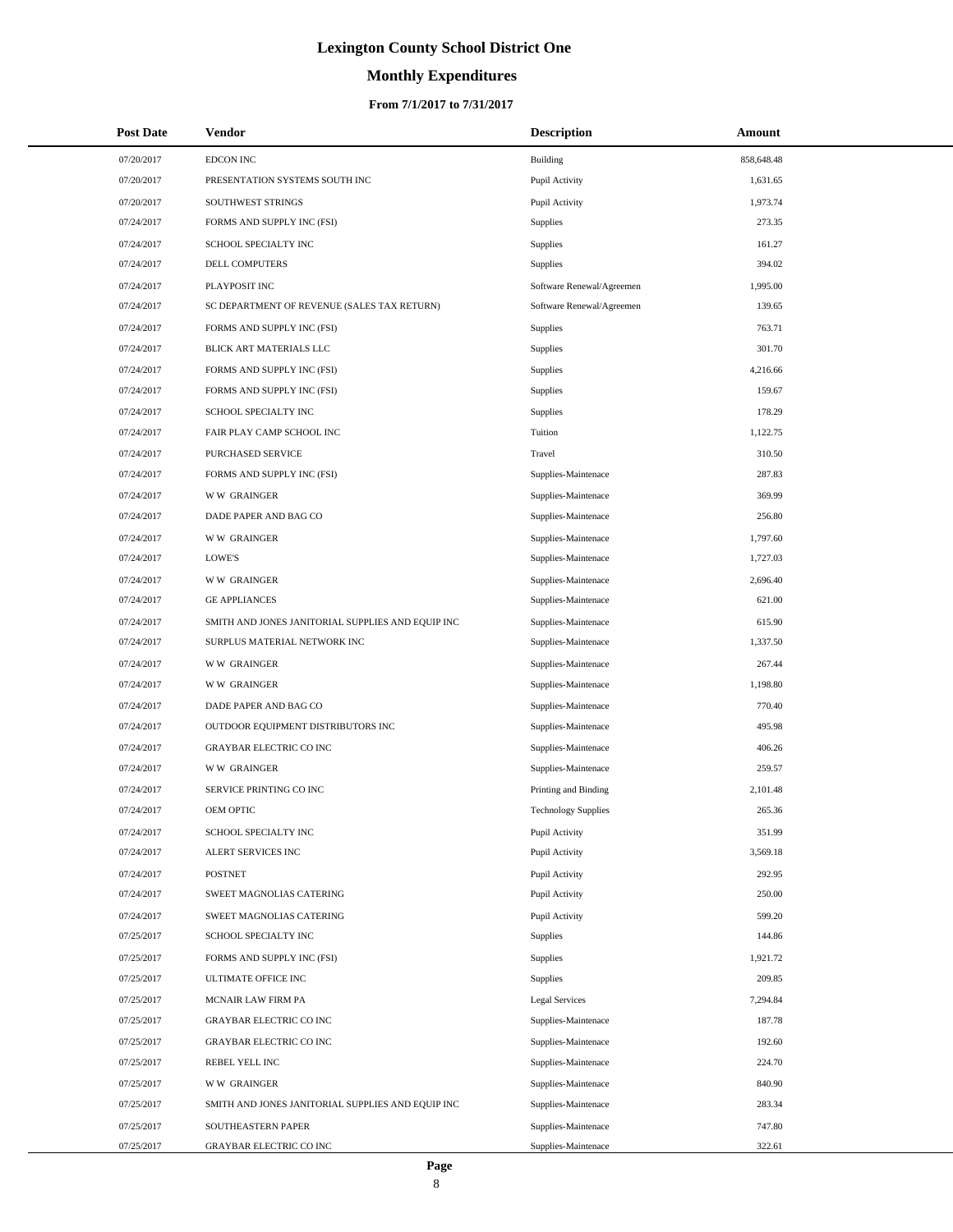# **Monthly Expenditures**

| <b>Post Date</b> | Vendor                                          | <b>Description</b>        | Amount    |  |
|------------------|-------------------------------------------------|---------------------------|-----------|--|
| 07/25/2017       | <b>GRAYBAR ELECTRIC CO INC</b>                  | Supplies-Maintenace       | 134.82    |  |
| 07/25/2017       | <b>GRAYBAR ELECTRIC CO INC</b>                  | Supplies-Maintenace       | 1,508.70  |  |
| 07/25/2017       | <b>WW GRAINGER</b>                              | Supplies-Maintenace       | 900.92    |  |
| 07/25/2017       | <b>WW GRAINGER</b>                              | Supplies-Maintenace       | 539.28    |  |
| 07/25/2017       | SOUTHEASTERN PAPER                              | Supplies-Maintenace       | 534.14    |  |
| 07/25/2017       | <b>WW GRAINGER</b>                              | Supplies-Maintenace       | 381.35    |  |
| 07/25/2017       | MIDCAROLINA ELEC COOP INC                       | <b>Public Utilities</b>   | 13,162.00 |  |
| 07/25/2017       | MIDCAROLINA ELEC COOP INC                       | <b>Public Utilities</b>   | 10,530.00 |  |
| 07/25/2017       | <b>WW GRAINGER</b>                              | Supplies-Maintenace       | 719.04    |  |
| 07/25/2017       | <b>GRAYBAR ELECTRIC CO INC</b>                  | Supplies-Maintenace       | 1,316.10  |  |
| 07/25/2017       | MIDCAROLINA ELEC COOP INC                       | <b>Public Utilities</b>   | 6,784.00  |  |
| 07/25/2017       | REBEL YELL INC                                  | Supplies-Maintenace       | 224.70    |  |
| 07/25/2017       | <b>WW GRAINGER</b>                              | Supplies-Maintenace       | 876.05    |  |
| 07/25/2017       | <b>WW GRAINGER</b>                              | Supplies-Maintenace       | 2.242.93  |  |
| 07/25/2017       | GRAYBAR ELECTRIC CO INC                         | Supplies-Maintenace       | 1,316.10  |  |
| 07/25/2017       | ARCPOINT OCCUPATIONAL SOLUTIONS LLC DBA AOS     | Other Prof & Tech Service | 294.00    |  |
| 07/25/2017       | HELP/SYSTEMS                                    | Software Renewal/Agreemen | 1,517.00  |  |
| 07/25/2017       | SC DEPARTMENT OF REVENUE (SALES TAX RETURN)     | Software Renewal/Agreemen | 106.19    |  |
| 07/25/2017       | FREESTYLE PHOTOGRAPHIC SUPPLIES                 | Pupil Activity            | 486.46    |  |
| 07/25/2017       | SCHOOL SPECIALTY INC                            | Pupil Activity            | 125.41    |  |
| 07/25/2017       | <b>BRAINPOP.COM LLC</b>                         | Pupil Activity            | 1,795.00  |  |
| 07/25/2017       | <b>IXL LEARNING</b>                             | Pupil Activity            | 3,250.00  |  |
| 07/25/2017       | SC DEPARTMENT OF REVENUE (SALES TAX RETURN)     | Pupil Activity            | 353.15    |  |
| 07/25/2017       | FORMS AND SUPPLY INC (FSI)                      | Pupil Activity            | 163.00    |  |
| 07/25/2017       | <b>BSN SPORTS</b>                               | Pupil Activity            | 2,492.61  |  |
| 07/26/2017       | <b>SCHOOL MATE</b>                              | <b>Supplies</b>           | 765.00    |  |
| 07/26/2017       | SCHOOL SPECIALTY INC                            | Supplies                  | 1,287.90  |  |
| 07/26/2017       | DELL COMPUTERS                                  | Supplies                  | 2,984.78  |  |
| 07/26/2017       | <b>PURCHASED SERVICE</b>                        | Travel                    | 397.58    |  |
| 07/26/2017       | MEBA (MIDLANDS EDUCATION AND BUSINESS ALLIANCE) | Dues and Fees             | 36,243.00 |  |
| 07/26/2017       | PURCHASED SERVICE                               | <b>Legal Services</b>     | 3,500.00  |  |
| 07/26/2017       | PURCHASED SERVICE                               | Travel                    | 497.97    |  |
| 07/26/2017       | PURCHASED SERVICE                               | Travel                    | 497.97    |  |
| 07/26/2017       | PURCHASED SERVICE                               | Travel                    | 497.97    |  |
| 07/26/2017       | PURCHASED SERVICE                               | Travel                    | 497.97    |  |
| 07/26/2017       | PURCHASED SERVICE                               | Travel                    | 312.65    |  |
| 07/26/2017       | PURCHASED SERVICE                               | Travel                    | 497.97    |  |
| 07/26/2017       | PURCHASED SERVICE                               | Travel                    | 497.97    |  |
| 07/26/2017       | FORMS AND SUPPLY INC (FSI)                      | Supplies                  | 135.77    |  |
| 07/26/2017       | AW CANVAS AND UPHOLSTRY ISA GRIP RITE LLC       | Repairs and Maintenance   | 728.50    |  |
| 07/26/2017       | PROVIDENCE ENVIRONMENTAL CONCEPTS/SERVICES      | Repairs and Maintenance   | 220.00    |  |
| 07/26/2017       | TRITEK FIRE AND SECURITY LLC                    | Repairs and Maintenance   | 994.49    |  |
| 07/26/2017       | PROVIDENCE ENVIRONMENTAL CONCEPTS/SERVICES      | Repairs and Maintenance   | 440.00    |  |
| 07/26/2017       | FERGUSON ENTERPRISES INC FEI 27                 | Supplies-Maintenace       | 147.65    |  |
| 07/26/2017       | PROVIDENCE ENVIRONMENTAL CONCEPTS/SERVICES      | Repairs and Maintenance   | 220.00    |  |
| 07/26/2017       | PROVIDENCE ENVIRONMENTAL CONCEPTS/SERVICES      | Repairs and Maintenance   | 440.00    |  |
| 07/26/2017       | PROVIDENCE ENVIRONMENTAL CONCEPTS/SERVICES      | Repairs and Maintenance   | 220.00    |  |
| 07/26/2017       | DADE PAPER AND BAG CO                           | Supplies-Maintenace       | 1,101.03  |  |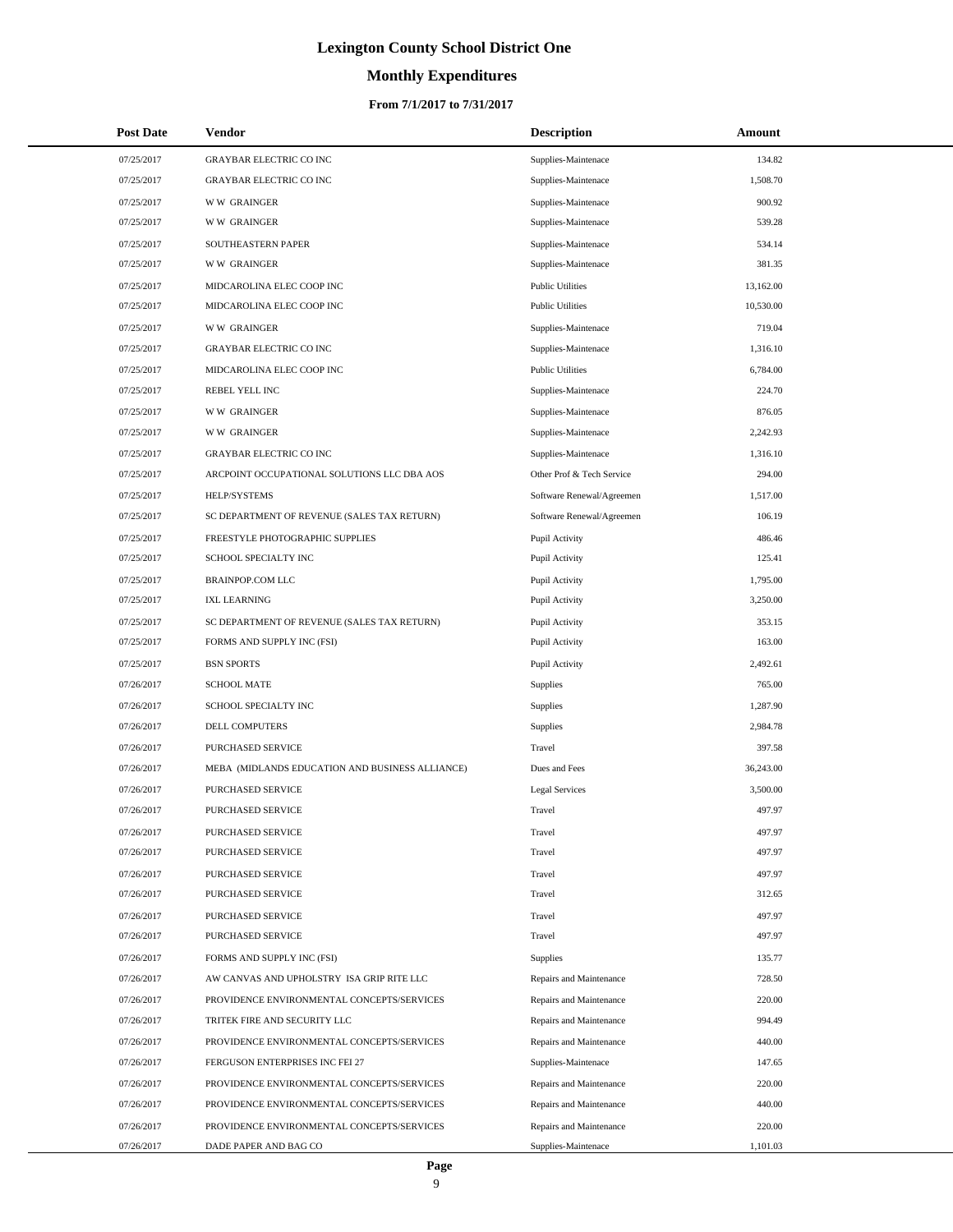# **Monthly Expenditures**

#### **From 7/1/2017 to 7/31/2017**

| <b>Post Date</b> | Vendor                                          | <b>Description</b>          | Amount   |  |
|------------------|-------------------------------------------------|-----------------------------|----------|--|
| 07/26/2017       | PROVIDENCE ENVIRONMENTAL CONCEPTS/SERVICES      | Repairs and Maintenance     | 220.00   |  |
| 07/26/2017       | PROVIDENCE ENVIRONMENTAL CONCEPTS/SERVICES      | Repairs and Maintenance     | 440.00   |  |
| 07/26/2017       | <b>CK SUPPLY</b>                                | Supplies-Maintenace         | 435.53   |  |
| 07/26/2017       | FERGUSON ENTERPRISES INC FEI 27                 | Supplies-Maintenace         | 102.15   |  |
| 07/26/2017       | <b>BANK AND BUSINESS SYSTEMS</b>                | Repairs and Maintenance     | 390.00   |  |
| 07/26/2017       | PROVIDENCE ENVIRONMENTAL CONCEPTS/SERVICES      | Repairs and Maintenance     | 330.00   |  |
| 07/26/2017       | CITY ELECTRIC SUPPLY CO                         | Supplies-Maintenace         | 680.52   |  |
| 07/26/2017       | PROVIDENCE ENVIRONMENTAL CONCEPTS/SERVICES      | Repairs and Maintenance     | 220.00   |  |
| 07/26/2017       | <b>GRAYBAR ELECTRIC CO INC</b>                  | Supplies-Maintenace         | 494.88   |  |
| 07/26/2017       | PROVIDENCE ENVIRONMENTAL CONCEPTS/SERVICES      | Repairs and Maintenance     | 220.00   |  |
| 07/26/2017       | PROVIDENCE ENVIRONMENTAL CONCEPTS/SERVICES      | Repairs and Maintenance     | 220.00   |  |
| 07/26/2017       | PROVIDENCE ENVIRONMENTAL CONCEPTS/SERVICES      | Repairs and Maintenance     | 220.00   |  |
| 07/26/2017       | PROVIDENCE ENVIRONMENTAL CONCEPTS/SERVICES      | Repairs and Maintenance     | 330.00   |  |
| 07/26/2017       | PROVIDENCE ENVIRONMENTAL CONCEPTS/SERVICES      | Repairs and Maintenance     | 440.00   |  |
| 07/26/2017       | PROVIDENCE ENVIRONMENTAL CONCEPTS/SERVICES      | Repairs and Maintenance     | 660.00   |  |
| 07/26/2017       | PROVIDENCE ENVIRONMENTAL CONCEPTS/SERVICES      | Repairs and Maintenance     | 330.00   |  |
| 07/26/2017       | <b>GRAYBAR ELECTRIC CO INC</b>                  | Supplies-Maintenace         | 494.87   |  |
| 07/26/2017       | PROVIDENCE ENVIRONMENTAL CONCEPTS/SERVICES      | Repairs and Maintenance     | 220.00   |  |
| 07/26/2017       | PROVIDENCE ENVIRONMENTAL CONCEPTS/SERVICES      | Repairs and Maintenance     | 660.00   |  |
| 07/26/2017       | PROVIDENCE ENVIRONMENTAL CONCEPTS/SERVICES      | Repairs and Maintenance     | 330.00   |  |
| 07/26/2017       | PROVIDENCE ENVIRONMENTAL CONCEPTS/SERVICES      | Repairs and Maintenance     | 220.00   |  |
| 07/26/2017       | W W GRAINGER                                    | Supplies-Maintenace         | 1,610.58 |  |
| 07/26/2017       | PROVIDENCE ENVIRONMENTAL CONCEPTS/SERVICES      | Repairs and Maintenance     | 330.00   |  |
| 07/26/2017       | PROVIDENCE ENVIRONMENTAL CONCEPTS/SERVICES      | Repairs and Maintenance     | 440.00   |  |
| 07/26/2017       | PROVIDENCE ENVIRONMENTAL CONCEPTS/SERVICES      | Repairs and Maintenance     | 220.00   |  |
| 07/26/2017       | PROVIDENCE ENVIRONMENTAL CONCEPTS/SERVICES      | Repairs and Maintenance     | 1,650.00 |  |
| 07/26/2017       | PROVIDENCE ENVIRONMENTAL CONCEPTS/SERVICES      | Repairs and Maintenance     | 330.00   |  |
| 07/26/2017       | PROVIDENCE ENVIRONMENTAL CONCEPTS/SERVICES      | Repairs and Maintenance     | 440.00   |  |
| 07/26/2017       | PROVIDENCE ENVIRONMENTAL CONCEPTS/SERVICES      | Repairs and Maintenance     | 440.00   |  |
| 07/26/2017       | PROVIDENCE ENVIRONMENTAL CONCEPTS/SERVICES      | Repairs and Maintenance     | 440.00   |  |
| 07/26/2017       | PROVIDENCE ENVIRONMENTAL CONCEPTS/SERVICES      | Repairs and Maintenance     | 550.00   |  |
| 07/26/2017       | PROVIDENCE ENVIRONMENTAL CONCEPTS/SERVICES      | Repairs and Maintenance     | 440.00   |  |
| 07/26/2017       | CHECKER YELLOW CAB CO INC                       | <b>Pupil Transportation</b> | 563.00   |  |
| 07/26/2017       | PURCHASED SERVICE                               | Travel                      | 454.89   |  |
| 07/26/2017       | LEXINGTON MEDICAL CENTER OCCUPATIONAL HEALTH    | Other Prof & Tech Service   | 1,955.00 |  |
| 07/26/2017       | PURCHASED SERVICE                               | Travel                      | 379.50   |  |
| 07/26/2017       | PURCHASED SERVICE                               | Travel                      | 371.28   |  |
| 07/26/2017       | <b>FEDEX</b>                                    | Supplies                    | 385.83   |  |
| 07/26/2017       | <b>LENOVO US</b>                                | <b>Technology Supplies</b>  | 2,996.00 |  |
| 07/26/2017       | DIGITAL OFFICE SOLUTIONS INC                    | Repairs and Maintenance     | 276.67   |  |
| 07/26/2017       | SCHOOL SPECIALTY INC                            | Supplies                    | 729.09   |  |
| 07/26/2017       | SCHOOL SPECIALTY INC                            | Supplies                    | 972.12   |  |
| 07/26/2017       | MEBA (MIDLANDS EDUCATION AND BUSINESS ALLIANCE) | Inst Prog Improvement       | 7,500.00 |  |
| 07/26/2017       | <b>CAPITOL TOURS</b>                            | Travel                      | 110.15   |  |
| 07/26/2017       | <b>CAROLINA TESOL</b>                           | Travel                      | 265.00   |  |
| 07/26/2017       | PURCHASED SERVICE                               | Travel                      | 148.30   |  |
| 07/26/2017       | PURCHASED SERVICE                               | Travel                      | 568.74   |  |
| 07/26/2017       | US SCHOOL SUPPLY INC                            | Pupil Activity              | 436.05   |  |